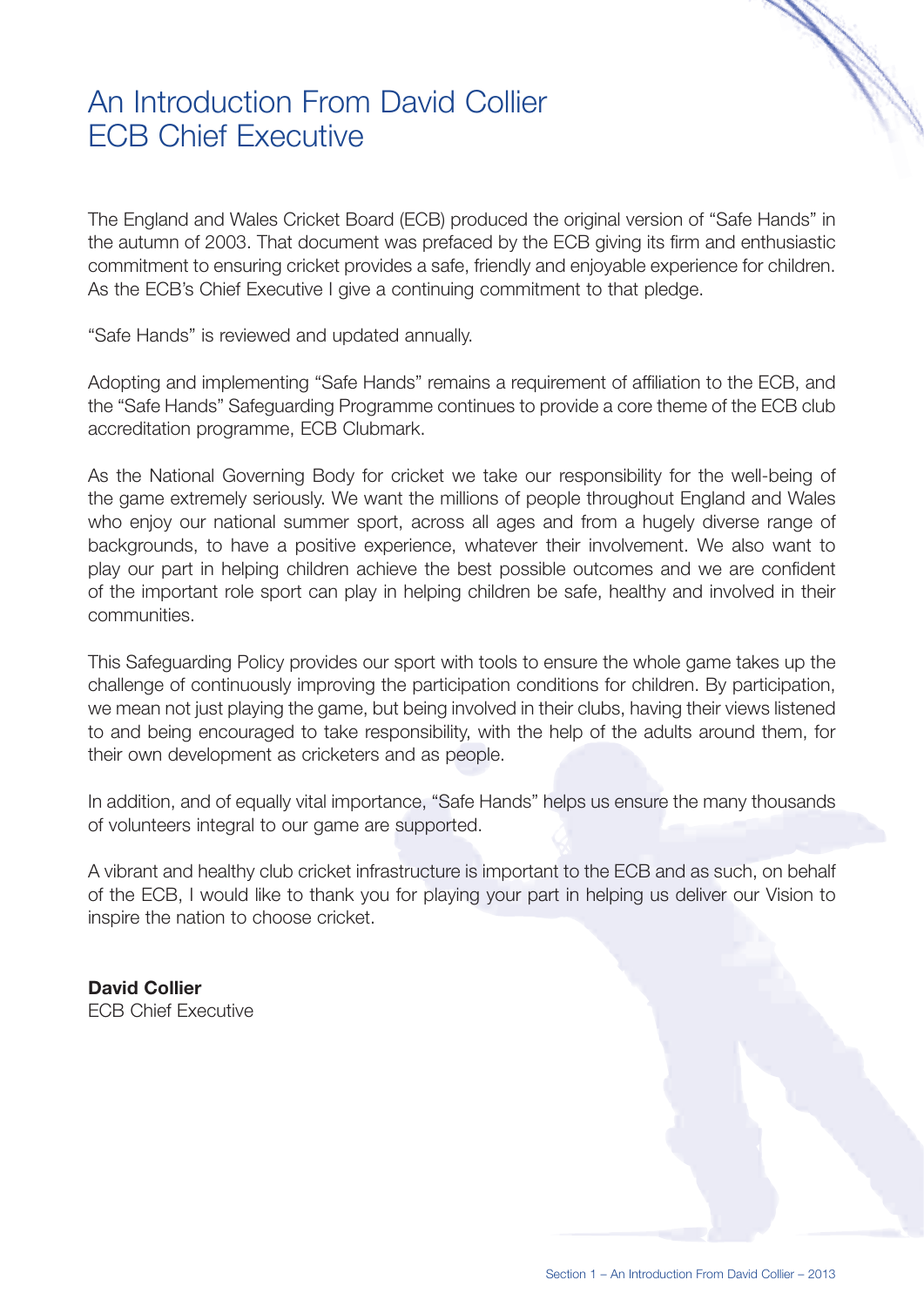## NSPCC Endorsement of the ECB's Safeguarding Policy

'All children and young people have the right to participate in their sport in a safe and enjoyable environment. National governing bodies of sport need to provide support, which includes up to date user friendly guidance, to help staff and volunteers working with children to fulfil their duty of care towards their participants. The ECB's revised Safe Hands manual builds on the previous resources and reflects current best practice in safeguarding.

Everyone involved in delivering cricket to children and young people has a role to play in creating the best possible environment for them. The emphasis in this updated version of Safe Hands is on providing a welcoming and inclusive club, where the views of children and their parents are actively sought and considered. The 'kit bag' provides the resources that cricket clubs need to create an environment where children will feel safe and where they can have confidence in sharing any concerns they may have. Implementation through staff and volunteers across cricket who are 'professional' and approachable will help children feel safe and will encourage good practice.

We are living in a world where developments in technology move rapidly. It is essential that adults are aware of both the benefits and the hazards associated with social media and electronic communications in order to ensure young people's safety is prioritised. The guidance for clubs on the use of social media, texting and email is helpful and provides the clear and straightforward guidance that Sports clubs are asking for.

The NSPCC Child Protection in Sport Unit is pleased to endorse this revised version of Safe Hands and the wider work that the ECB is undertaking in relation to safeguarding children involved in cricket.'

#### **Anne Tiivas**

Director NSPCC Child Protection in Sport Unit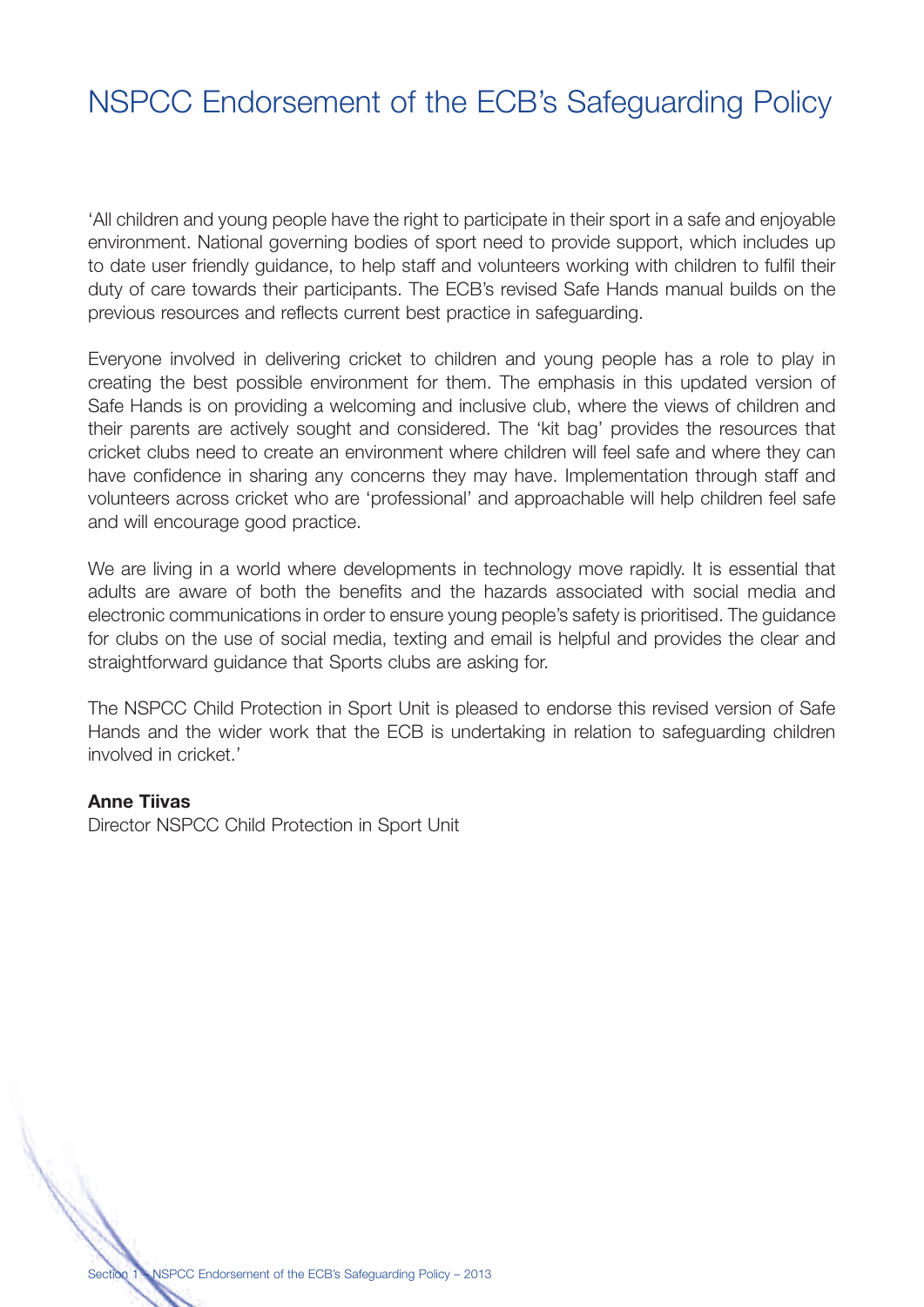#### ECB Guidance Concerning the Use of this "Safe Hands" Manual

This "Safe Hands" manual has altered over time as it becomes a source of policy statements relating to safeguarding and a practical guide, and reference document, for cricket clubs and all those involved with cricket.

The main users of this manual are likely to be Club Welfare Officers, as they guide their club committee to plan, prioritise and implement the various safeguarding activities necessary to protect children, and volunteers, within cricket. However, this manual, and the policy statements, guidance notes and practical advice contained within it, is meant for use by all within cricket including parents, children and young people, coaches, officials, and other volunteers.

This manual takes into account relevant legislation at the time of publication, but it does not intend to make the reader an expert on the legal framework, or subject, of safeguarding. Instead it offers practical guidance for those involved in providing cricket activities for children, aiming to increase general awareness of both mandatory requirements and good practice.

The "Safe Hands" Safeguarding Policy operates on both a national and local level, and is written to be applicable to all levels of the game across all areas of the country. "Safe Hands" must be adopted and implemented by every cricket club affiliated to the ECB.

The guidance in this manual is reviewed every year by the ECB to ensure it remains current and relevant for cricket clubs.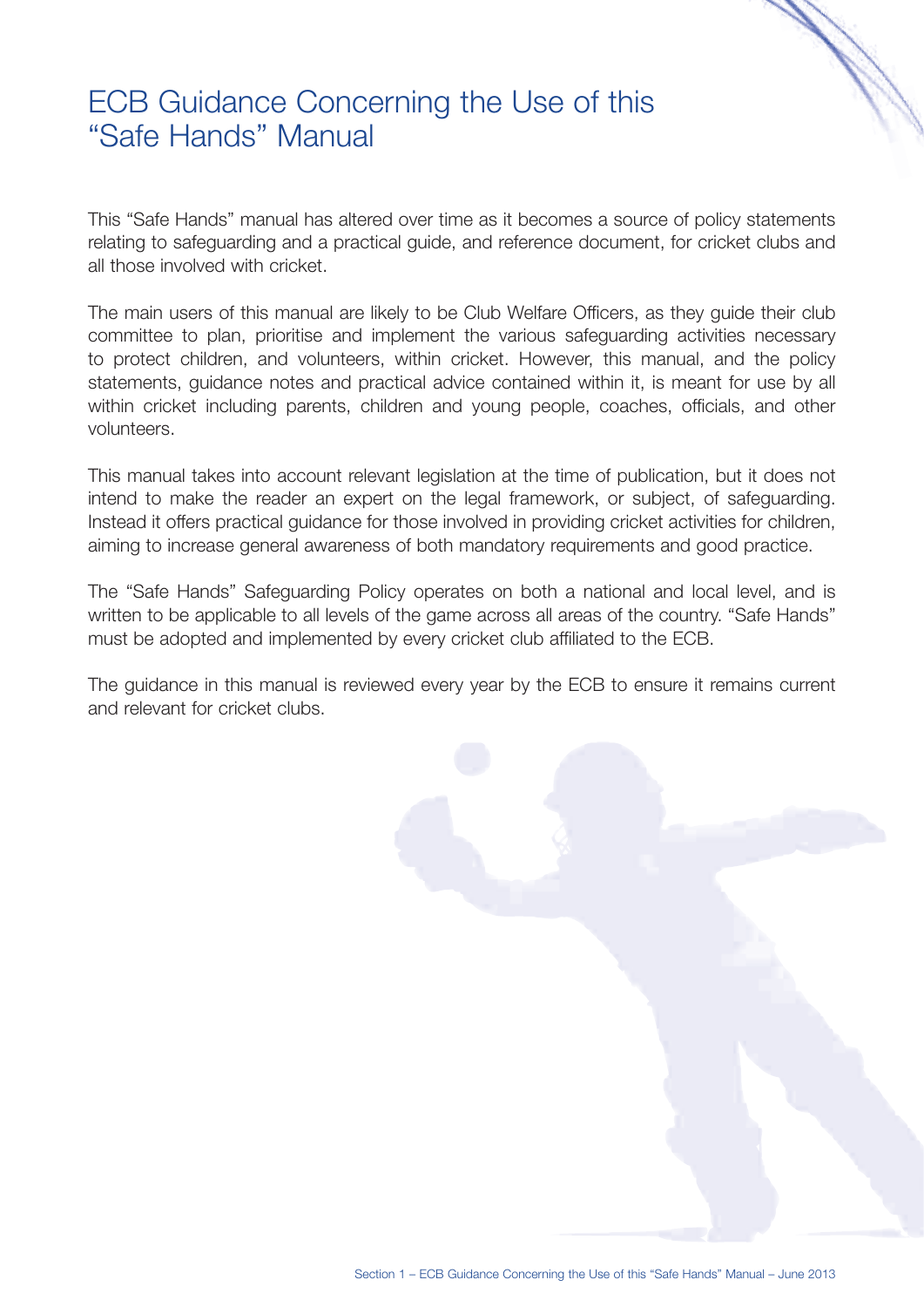### Key Definitions and Concepts

#### **The key definitions and concepts shown below are taken from "Working Together to Safeguard Children, 2013". This is Government guidance for agencies to safeguard and promote the welfare of children.**

| "Child"                                                       | A child is anyone who has not yet reached their 18th birthday. 'Children'<br>means 'children and young people' throughout.<br>The word child/children will be used throughout this publication to<br>denote all persons under the age of 18.                                                                                                                                                                                                                                                                                    |
|---------------------------------------------------------------|---------------------------------------------------------------------------------------------------------------------------------------------------------------------------------------------------------------------------------------------------------------------------------------------------------------------------------------------------------------------------------------------------------------------------------------------------------------------------------------------------------------------------------|
| "Safeguarding and<br>promoting the<br>welfare<br>of children" | This is defined in government guidance (Working Together to Safeguard<br>Children 2013) as:<br>protecting children from maltreatment<br>preventing impairment of children's health and development<br>$\overline{\phantom{a}}$<br>ensuring that children grow up in circumstances consistent with the<br>provision of safe and effective care and<br>taking action to enable all children to have the best outcomes                                                                                                             |
| Key Concept –<br>Who is responsible<br>for safeguarding?      | Working Together 2013 states that "safeguarding children – the action<br>we take to promote the welfare of children and protect them from harm<br>- is everyone's responsibility. Everyone who comes into contact with<br>children and families has a role to play."<br><b>AND</b><br>"If at any time it is considered that the child may be in need or that<br>the child has suffered significant harm or is likely to do so, a referral<br>should be made immediately to local authority Children's Social Care."             |
| Key Concept -<br>A child-centred<br>approach                  | Working Together 2013 states that "effective safeguarding systems are<br>child centred"<br><b>AND</b><br>"Children want to be respected, their views to be heard, to have<br>stable relationships with professionals built on trust and for consistent<br>support provided for their individual needs. This should guide the<br>behaviour of professionals". We understand this to mean all adults with<br>positions of responsibility for children and all those responsible for the<br>management and governance of the game. |
| Key Concept -<br>"Early Help"                                 | Working Together 2013 encourages all agencies to provide 'Early<br>help' - "Early help means providing support as soon as a problem<br>emergesfrom the foundation years through to the teenage years." It<br>follows that we must act on any concerns about a child without delay,<br>whether the child is in need of help or in need of protection, and it is<br>not for us to assess which.                                                                                                                                   |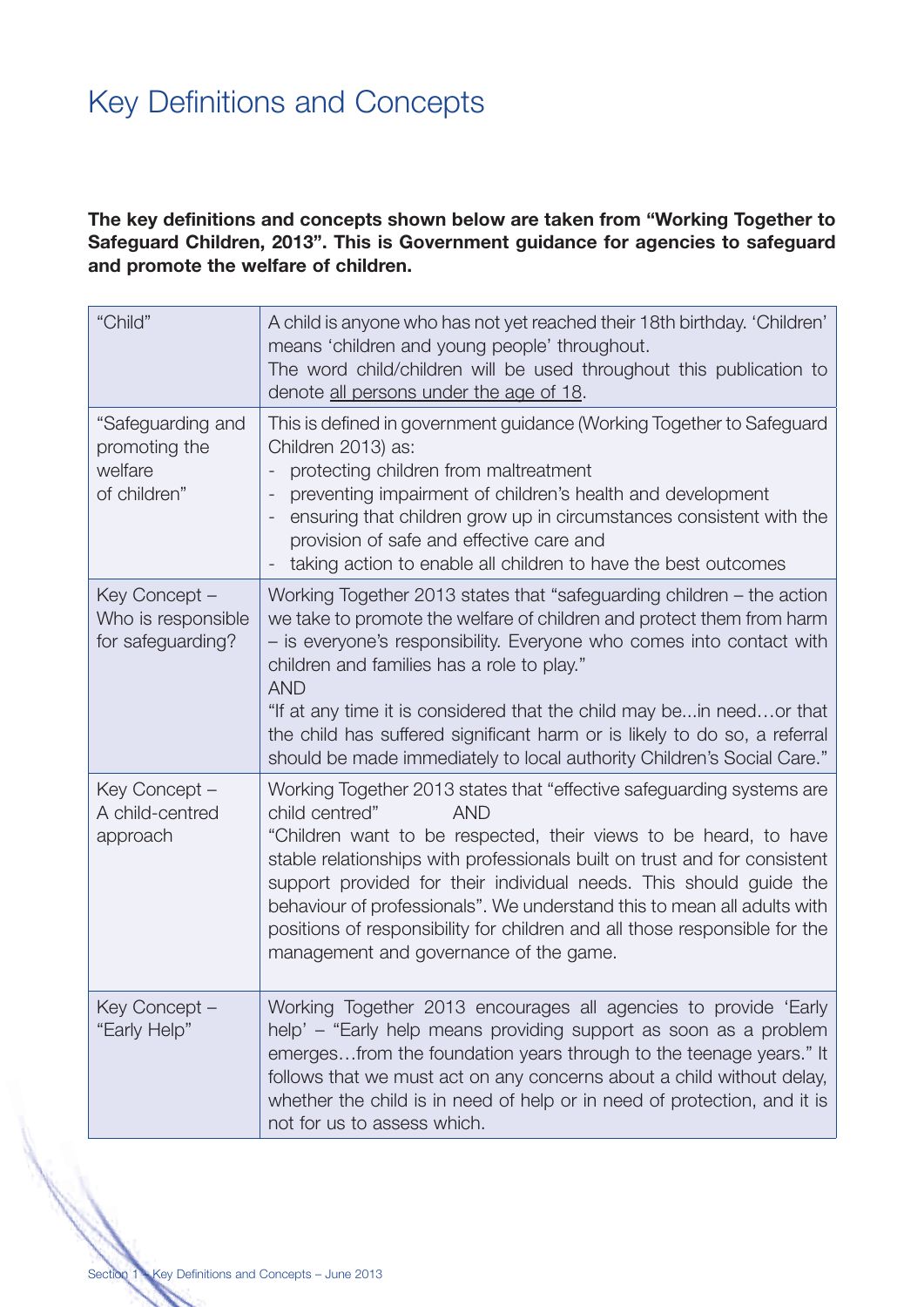# Key Definitions and Concepts

| Key Concept -<br>"Child Protection" | Child protection is one part of safeguarding and promoting welfare. It<br>refers to the activity undertaken to protect specific children who are<br>suffering, or likely to suffer, significant harm as a result of maltreatment.<br>Effective child protection is essential as part of the wider work to<br>safeguard and promote the welfare of children. However, all agencies<br>and individuals should proactively aim to safeguard and promote the<br>welfare of children so that the need for action to protect children from<br>harm is reduced. |
|-------------------------------------|----------------------------------------------------------------------------------------------------------------------------------------------------------------------------------------------------------------------------------------------------------------------------------------------------------------------------------------------------------------------------------------------------------------------------------------------------------------------------------------------------------------------------------------------------------|
| "Abuse"                             | For definitions of the different types of abuse, and common indicators<br>of abuse please see Section 2.                                                                                                                                                                                                                                                                                                                                                                                                                                                 |

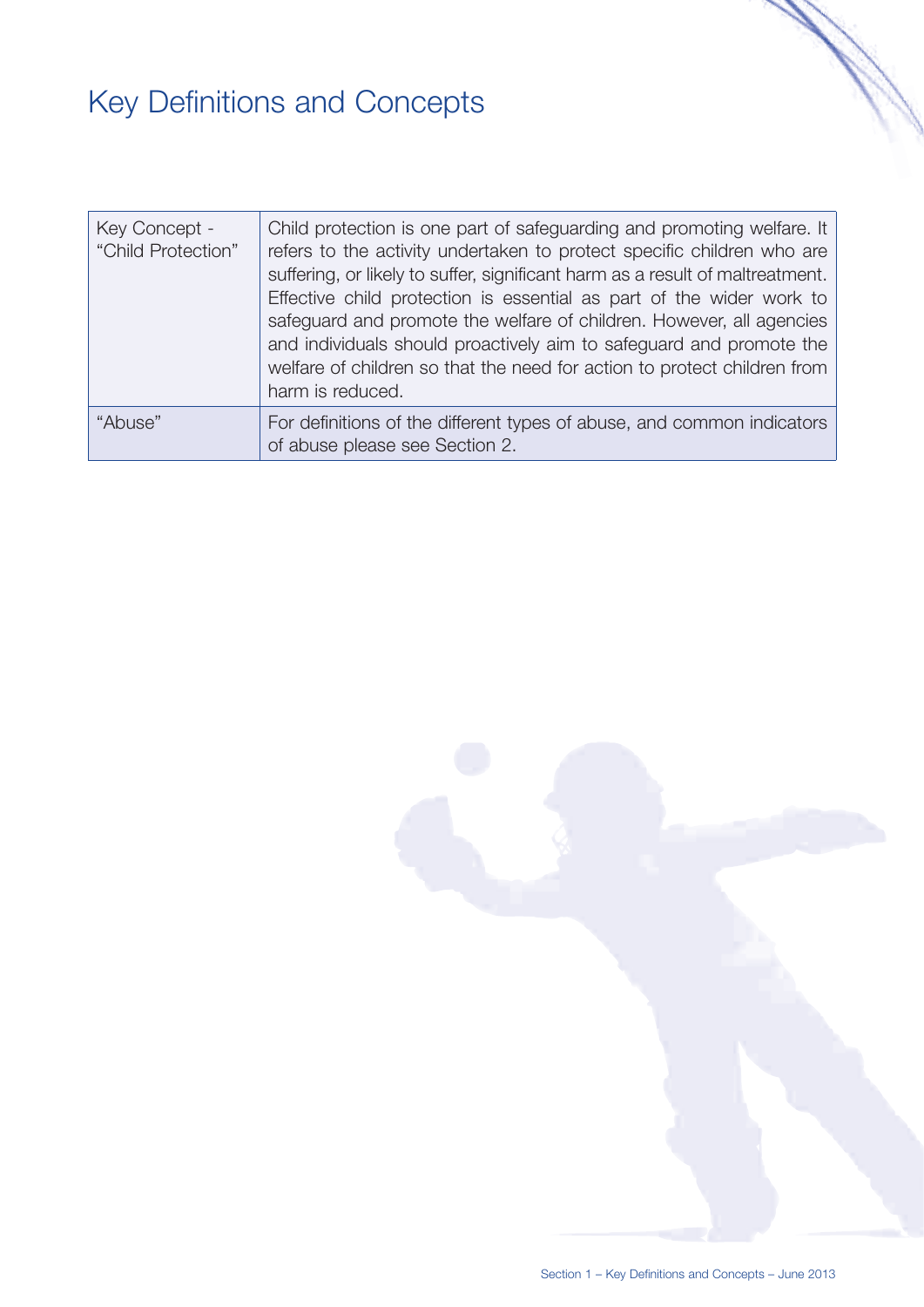## Glossary of Other Terms

| <b>Children's Social Care</b>                             | The services formerly known as Social Services, (however the name<br>may vary around the country)                                                                                                                                                                                                                                                                                                                                             |
|-----------------------------------------------------------|-----------------------------------------------------------------------------------------------------------------------------------------------------------------------------------------------------------------------------------------------------------------------------------------------------------------------------------------------------------------------------------------------------------------------------------------------|
| <b>CPSU</b>                                               | Child Protection in Sport Unit                                                                                                                                                                                                                                                                                                                                                                                                                |
| <b>CRB</b>                                                | The former Criminal Records Bureau (who provided 'CRB' checks<br>until December 2012.) Now part of the DBS.                                                                                                                                                                                                                                                                                                                                   |
| <b>DBS</b>                                                | Disclosure and Barring Service (Organisation formed in 2012 by the<br>merger of the former Criminal Records Bureau and Independent<br>Safeguarding Authority)                                                                                                                                                                                                                                                                                 |
| <b>ECB</b>                                                | England and Wales Cricket Board Limited                                                                                                                                                                                                                                                                                                                                                                                                       |
| ECB ACO                                                   | England and Wales Cricket Board Association of Cricket Officials                                                                                                                                                                                                                                                                                                                                                                              |
| <b>ECBCA</b>                                              | England and Wales Cricket Board Coaches Association                                                                                                                                                                                                                                                                                                                                                                                           |
| <b>ISA</b>                                                | The former Independent Safeguarding Authority. Now part of the<br>DBS.                                                                                                                                                                                                                                                                                                                                                                        |
| <b>LADO</b>                                               | Local Authority Designated Officer (in England only)                                                                                                                                                                                                                                                                                                                                                                                          |
| <b>LSCB</b>                                               | Local Safeguarding Children Board                                                                                                                                                                                                                                                                                                                                                                                                             |
| <b>NSPCC</b>                                              | National Society for the Prevention of Cruelty to Children                                                                                                                                                                                                                                                                                                                                                                                    |
| Staff/Volunteer/<br>Official/Team<br>Manager<br>and so on | A variety of titles have been used within this document to describe<br>people working in cricket, such as 'staff', 'official', 'volunteer', 'team<br>manager' and so on. This policy applies either directly, or indirectly,<br>to all individuals working within cricket according to their level of<br>contact with children in cricket. If you have any doubt as to its<br>relevance to your role please contact the ECB Safeguarding Team |
| <b>Match Official</b>                                     | Umpires and scorers (whether members of the ECB Association of<br>Cricket Officials or not) who are appointed by the relevant authority                                                                                                                                                                                                                                                                                                       |
| <b>Regulated Activity</b>                                 | Regulated Activity involves training, teaching, instructing, supervising<br>or caring for a child on a frequent or intensive basis in an unsupervised<br>capacity. See ECB Guidance 'How To Determine Which Roles Are<br>'Regulated Activity With Children In Cricket'                                                                                                                                                                        |
| <b>Regulated Activity</b><br>Provider (RAP)               | The cricket organisation (such as County Boards, leagues, panels<br>and clubs) that appoints people to roles that undertake regulated<br>activity                                                                                                                                                                                                                                                                                             |
| Supervision                                               | For an individual deemed to be carrying out 'Regulated Activity' to<br>be considered to be supervised, another individual, also carrying<br>out Regulated Activity AND who has been ECB vetted, must be<br>able to see and hear the interactions between the individual and<br>the child/ren AT ALL TIMES IN ALL SESSIONS. Two equal status<br>people cannot supervise each other.                                                            |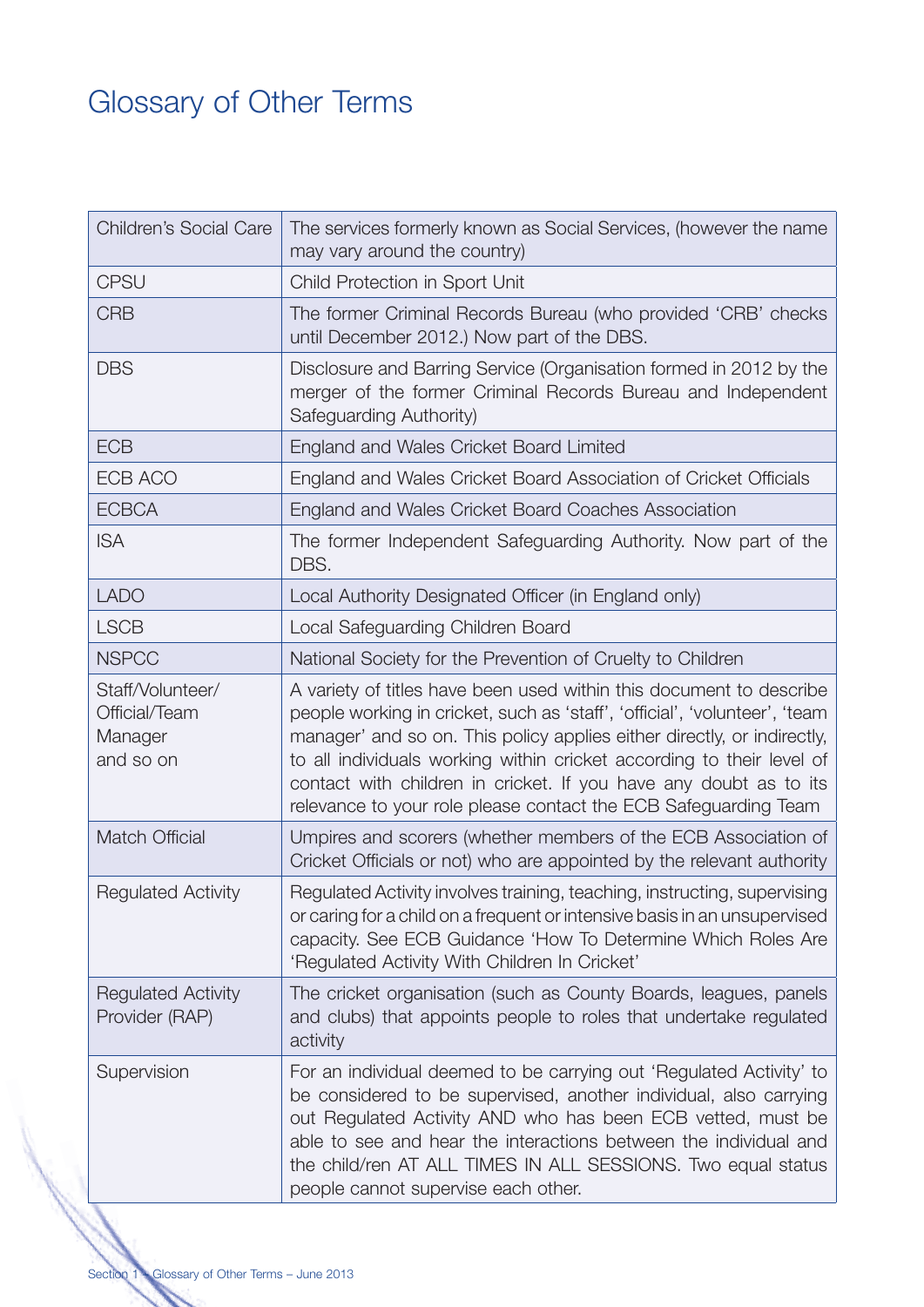#### Acknowledgements

The ECB has had help and assistance from many individuals and organisations during the production of "Safe Hands" and would like to thank them for their support and, in particular, when listed below their kind permission for use and adaptation of materials:

- Amateur Swimming Association
- British Canoe Union
- British Triathlon
- British Weight Lifting Association
- England Netball Association
- Federation of Artistic Roller Skating
- Kidscape
- Lawn Tennis Association
- Rugby Football Union
- sports coach UK
- The Football Association

We would also like to thank the NSPCC Child Protection in Sport Unit for all their support.